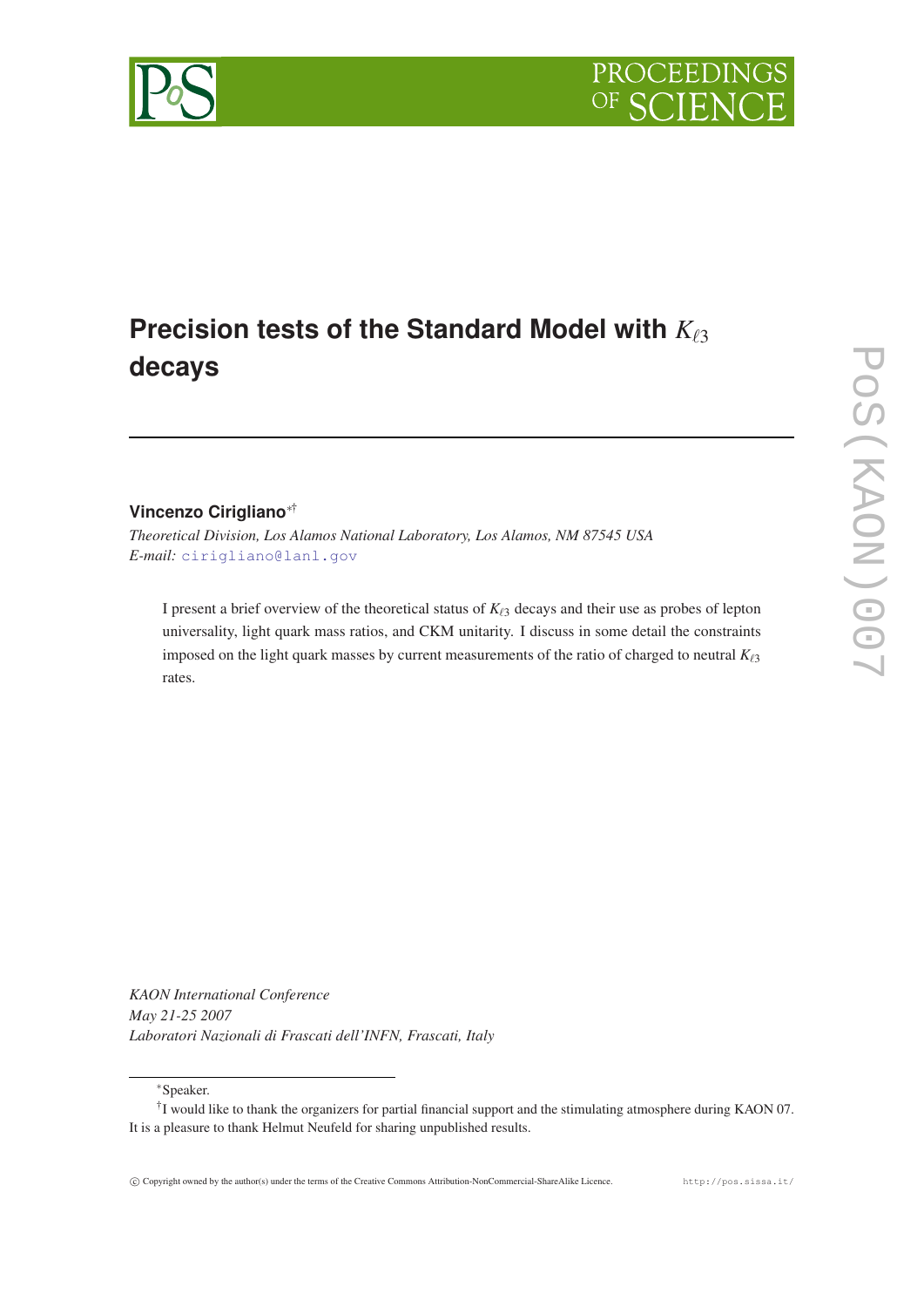#### 1.  $K_{\ell 3}$  decays: generalities

With the advent of precision BR and lifetime measurements [[1](#page-7-0)], semileptonic Kaon decays allow one to probe the nature of weak interactions at a level which begins to compete with preci-sion electroweak tests at LEP [\[2\]](#page-7-0). Moreover, since the ratio of charged and neutral  $K_{\ell3}$  decay rates is sensitive to isospin-breaking combinations of the quark mass ratios, with the increasing experimental and theoretical precision  $K_{\ell 3}$  decays can be used as probes of the quark mass ratios. In this talk I will review the theoretical input needed to perform tests on the nature of weak interactions and on the quark masses.

The decay rates for all four  $K_{\ell 3}$  modes  $(K = K^{\pm}, K^0, \ell = \mu, e)$  can be written compactly as follows:

$$
\Gamma(K_{\ell 3[\gamma]}) = \frac{G_F^2 S_{\text{ew}} M_K^5}{192\pi^3} C^K I^{K\ell}(\lambda_i) \times |V_{us} \times f_+^{K^0 \pi^-}(0)|^2 \times \left[1 + 2\Delta_{SU(2)}^K + 2\Delta_{\text{EM}}^{K\ell}\right]. \tag{1.1}
$$

Here  $G_F$  is the Fermi constant as extracted from muon decay,  $S_{ew} = 1 + \frac{2\alpha}{\pi}$  $\frac{2\alpha}{\pi}\left(1-\frac{\alpha_{\rm s}}{4\pi}\right)\times\log\frac{M_Z}{M_\rho}+$  $O(\frac{\alpha \alpha_s}{\pi^2})$  represents the short distance electroweak correction to semileptonic charged-current pro- $C(\frac{\pi^2}{\pi^2})$  represents the short distance electroweak correction to semileptonic enarged-edited processes [\[3\]](#page-7-0),  $C^K$  is a Clebsh-Gordan coefficient equal to 1 ( $1/\sqrt{2}$ ) for neutral (charged) kaon decay, while  $I^{K\ell}(\lambda_i)$  is a phase-space integral depending on slope and curvature of the form factors. The latter are defined by the QCD matrix elements

$$
\langle \pi^j(p_\pi)|\bar{s}\gamma_\mu u|K^i(p_K)\rangle = f_+^{K^i\pi^j}(t)\left(p_K+p_\pi\right)_\mu + f_-^{K^i\pi^j}(t)\left(p_K-p_\pi\right)_\mu.
$$
 (1.2)

In the physical region these are usually parameterized as  $<sup>1</sup>$ </sup>

$$
f_0^{K^i\pi^j}(t) \equiv f_+^{K^i\pi^j}(t) + \frac{t}{M_K^2 - M_\pi^2} f_-^{K^i\pi^j}(t) , \qquad (1.3)
$$

$$
f_{+,0}^{K^i\pi^j}(t) = f_{+}^{K^i\pi^j}(0) \left( 1 + \lambda'_{+,0} \frac{t}{M_{\pi}^2} + \lambda''_{+,0} \frac{t^2}{M_{\pi}^4} + \dots \right) , \qquad (1.4)
$$

with  $t = (p_K - p_\pi)^2$ . As shown explicitly in Eq. (1.1), it is convenient to normalize the form factors of all channels to  $f_+^{K^0 \pi^-}(0)$ , which in the following will simply be denoted by  $f_+(0)$ . The channel-dependent terms  $\Delta_{SU(2)}^K \equiv f_+^{K^+ \pi^0}(0) / f_+^{K^0 \pi^-}(0) - 1$  and  $\Delta_{EM}^{K\ell}$  represent the isospin-breaking and long-distance electromagnetic (EM) corrections, respectively.

While the decay rates and the phase space integrals are experimentally accessible, theoretical input is needed on  $\Delta_{EM}^{K\ell}$ ,  $\Delta_{SU(2)}^K$ , and  $f_+(0)$ . I will discuss three uses of  $K_{\ell3}$  decays in probing the Standard Model that require an increasing amount of theoretical input:

- Theoretical knowledge of the EM corrections allows one to predict  $\Gamma_{K_{e3}}/\Gamma_{K_{\mu3}}$  and therefore to test the lepton universality of weak interactions by comparing with the experimentally measured ratio.
- Knowledge of EM corrections and  $\Delta_{SU(2)}^K$  the *SU*(2) breaking induced by quark masses allows one to predict  $\Gamma_{K_{\ell_3}^+}/\Gamma_{K_{\ell_3}^0}$  ( $\ell = e, \mu$ ). Interestingly, we are reaching a precision level such that this ratio poses a non-trivial constraint on the ratios of light quark masses.

<sup>&</sup>lt;sup>1</sup>See Ref. [\[4\]](#page-7-0) for a dispersive parameterization of the scalar form factor.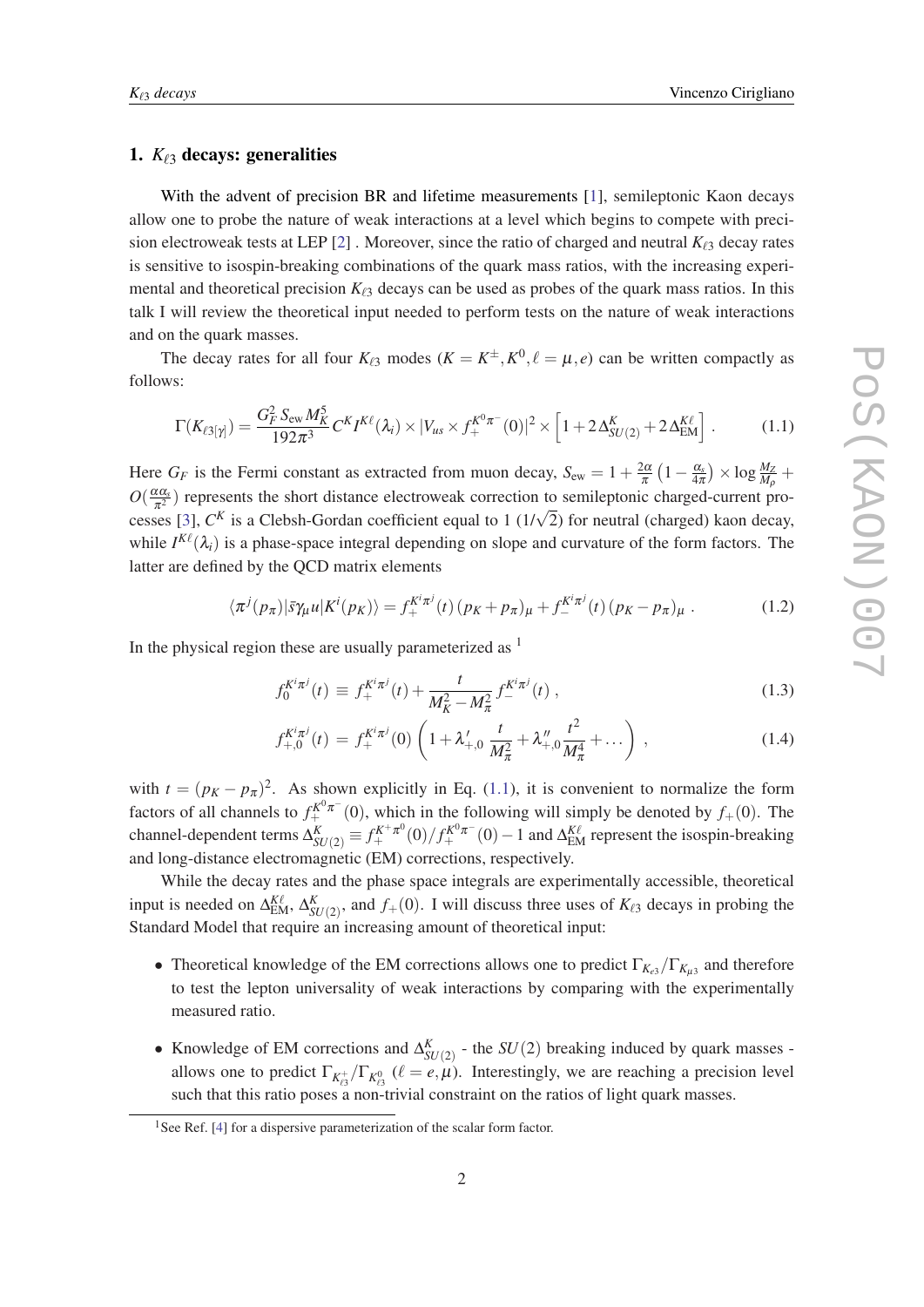• Finally, knowledge of EM,  $SU(2)$ , and  $SU(3)$ -breaking corrections (the deviation of  $f_+^{K^0\pi^-}(0)$ from one) allows one to extract  $V_{us}$  and, in combination with a precision determination of  $V_{ud}$ , to test the quark-lepton universality of charged current weak interactions.

The natural framework to organize the theoretical analysis is provided by chiral perturbation theory [\[5,](#page-8-0) [6\]](#page-8-0) (ChPT), the low energy effective theory of QCD. Physical amplitudes are systematically expanded in powers of external momenta of pseudo-Goldstone bosons  $(\pi, K, \eta)$  and quark masses. When including electromagnetic corrections, the power counting is in  $(e^2)^m (p^2/\Lambda_{\chi}^2)^n$ , with  $\Lambda_{\chi} \sim 4\pi F_{\pi}$  and  $p^2 \sim O(p_{ext}^2, M_{K,\pi}^2) \sim O(m_q)$ . To a given order in the above expansion, the effective theory contains a number of low energy couplings (LECs) unconstrained by symmetry alone. In order to retain predictive power, in the electromagnetic sector one has to resort to theoretical estimates for the LECs. I now turn to the discussion of EM, *SU*(2), and *SU*(3) corrections.

### 2. Radiative corrections and lepton universality

Long distance electromagnetic corrections were studied within ChPT to order  $e^2p^2$  in Refs. [[7](#page-8-0), [8\]](#page-8-0). To this order, both virtual and real photon corrections contribute to  $\Delta_{\text{EM}}^{K\ell}$ . The virtual photon corrections involve (known) loops and tree level diagrams with insertion of  $O(e^2p^2)$  LECs. The relevant LECs have been estimated in [[9](#page-8-0), [10\]](#page-8-0) using large- $N_C$  techniques.

Radiation of real photons is also an important ingredient in the calculation of  $\Delta_{EM}^{K\ell}$ , because only the inclusive sum of  $K_{\ell 3}$  and  $K_{\ell 3\gamma}$  rates is infrared finite to any order in  $\alpha$ . Moreover, the correction factor depends on the precise definition of inclusive rate. In Table [1](#page-3-0) we collect results for the fully photon-inclusive rate. ChPT power counting implies that to order  $e^2p^2$  one has to treat  $K$  and  $\pi$  as point-like (and with constant weak form factors) in the calculation of the radiative rate, while structure dependent effects enter at higher order in the chiral expansion [\[11\]](#page-8-0).

Radiative corrections to  $K_{\ell 3}$  decays have been recently calculated also outside the ChPT framework [\[12](#page-8-0), [13\]](#page-8-0). Within these schemes, the UV divergences of loops are regulated with a cutoff (chosen to be around 1 GeV). In addition, the treatment of radiative decays includes part of the structure dependent effects, introduced by the use of form factors in the weak vertices.

In Table [1](#page-3-0) I report the current results on radiative corrections, both in ChPT [[7](#page-8-0), [8](#page-8-0)] and in the model of Ref. [\[12\]](#page-8-0). The asterisk on Refs. [[7](#page-8-0), [8](#page-8-0)] indicates that the results of those references have been updated by including the finite values of the LECs as estimated in Ref. [\[10](#page-8-0)]. The double asterisk indicates *preliminary results* obtained in ChPT by H. Neufeld. The quoted uncertainty is meant to be a conservative estimate of neglected higher order terms in the chiral expansion and possible correlations are at the moment neglected (they tend to reduce the uncertainty of particular combinations of  $\Delta_{\text{EM}}^{K\ell}$ ).

Constructing the ratio of effective  $\mu$  and  $e$  weak couplings from neutral or charged kaon decays

$$
\left(\frac{g_{\mu}}{g_e}\right)^2 = \frac{\Gamma_{K_{\mu 3}}}{\Gamma_{K_{e3}}} \cdot \frac{I^{Ke}}{I^{K\mu}} \left[1 + 2\Delta_{\text{EM}}^{Ke} - 2\Delta_{\text{EM}}^{K\mu}\right] \,,\tag{2.1}
$$

one can see that radiative corrections are the only theoretical input needed to test lepton universality. For a discussion of the current status of lepton universality tests, I refer to the contribution to this conference proceedings by R. Wanke [[14\]](#page-8-0).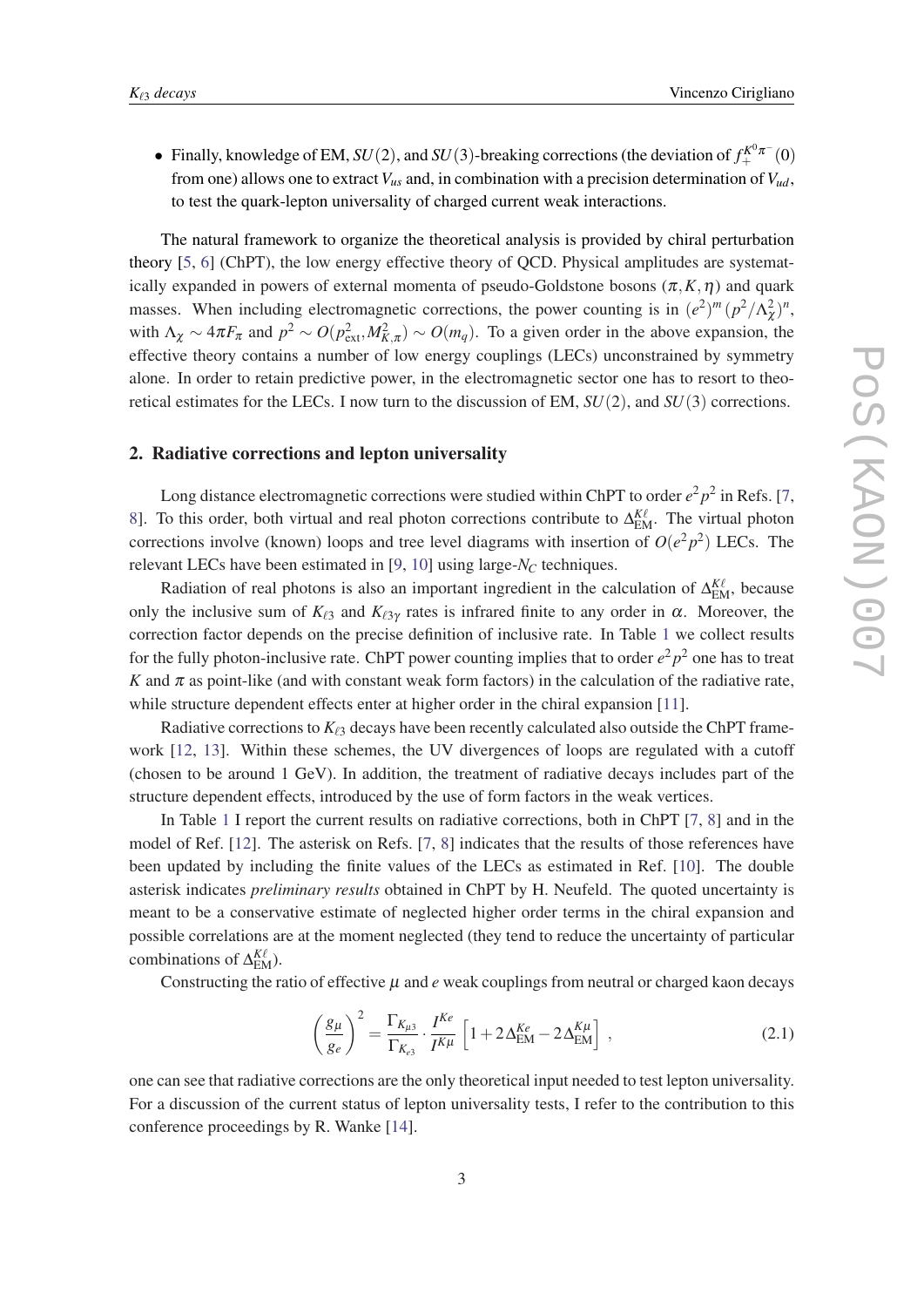<span id="page-3-0"></span>

|              | $\Delta_{\text{EM}}^{K\ell}(\%)$ |
|--------------|----------------------------------|
| $K_{\rho}^+$ | $+0.08 \pm 0.15$ [7] *           |
| $K_{e3}^{0}$ | $+0.57 \pm 0.15$ [8] *           |
|              | $+0.65 \pm 0.15$ [12]            |
| $K_{\mu}^+$  | $-0.12 \pm 0.15$ **              |
|              | $+0.80 \pm 0.15$ **              |
|              | $+0.95 \pm 0.15$ [12]            |

**Table 1:** Summary of radiative correction for various  $K_{\ell 3}$  decay modes. The asterisk on Refs. [[7](#page-8-0), [8](#page-8-0)] indicates that the results of those references have been updated by including the finite values of the LECs as estimated in Ref. [\[10](#page-8-0)]. The double asterisk indicates *preliminary results* obtained in ChPT by H. Neufeld. The quoted uncertainty is a conservative estimate of neglected higher order terms in the chiral expansion.

#### 3. *SU*(2) breaking and ratios of light quark masses

Strong isospin breaking effects  $O(m_u - m_d)$  were first studied up to  $O(p^4)$  in Ref. [\[15](#page-8-0)]. To  $O(p^2)$  the isospin-breaking parameter  $\Delta_{SU(2)}^K$  arises entirely from  $\pi^0$ -η mixing and reads

$$
\Delta_{SU(2)}^K = \frac{3}{4} \frac{1}{R} \quad \text{with} \quad R = \frac{m_s - \hat{m}}{m_d - m_u} \tag{3.1}
$$

and  $\hat{m} = 1/2(m_u + m_d)$ . To next-to-leading order in the chiral expansion  $\Delta_{SU(2)}^K$  reads

$$
\Delta_{SU(2)}^K = \frac{3}{4} \frac{1}{R} \left( 1 + \chi_{p^4} + \frac{4}{3} \frac{M_K^2 - M_\pi^2}{M_\eta^2 - M_\pi^2} \Delta_M + O(m_q^2) \right) ,\qquad (3.2)
$$

where  $\chi_{p^4} = 0.219$  is a calculable chiral correction and  $\Delta_M$  is related to ratios of quark masses by the relation:

$$
\frac{M_K^2}{M_\pi^2} = \frac{m_s + \hat{m}}{m_u + m_d} \left( 1 + \Delta_M + O(m_q^2) \right) . \tag{3.3}
$$

The standard strategy up to this point has been to use all the known information on ratios of light quark masses to predict  $\Delta_{SU(2)}^K$  via Eq 3.2. However, the precision on the decay rates and radiative corrections now allows one to determine phenomenologically  $\Delta_{SU(2)}^K$ , so that Eq 3.2 can be used as a constraint on ratios of light quark masses. I will now briefly review the two approaches.

#### 3.1 Input on quark mass ratios

In Ref. [[7](#page-8-0)] we have relied on the analysis of quark mass ratios performed in Ref. [\[16](#page-8-0)]. The starting point for the analysis of Ref. [\[16](#page-8-0)] is the elliptic constraint in the  $m_s/m_d$  vs  $m_u/m_d$  plane given by [\[6,](#page-8-0) [17\]](#page-8-0),

$$
\left(\frac{m_u}{m_d}\right)^2 + \frac{1}{Q^2} \left(\frac{m_s}{m_d}\right)^2 = 1 \quad \text{with} \quad Q^2 = \frac{M_K^2}{M_{\pi}^2} \frac{M_K^2 - M_{\pi}^2}{\left(M_{K^0}^2 - M_{K^+}^2\right)_{\text{QCD}}} \,. \tag{3.4}
$$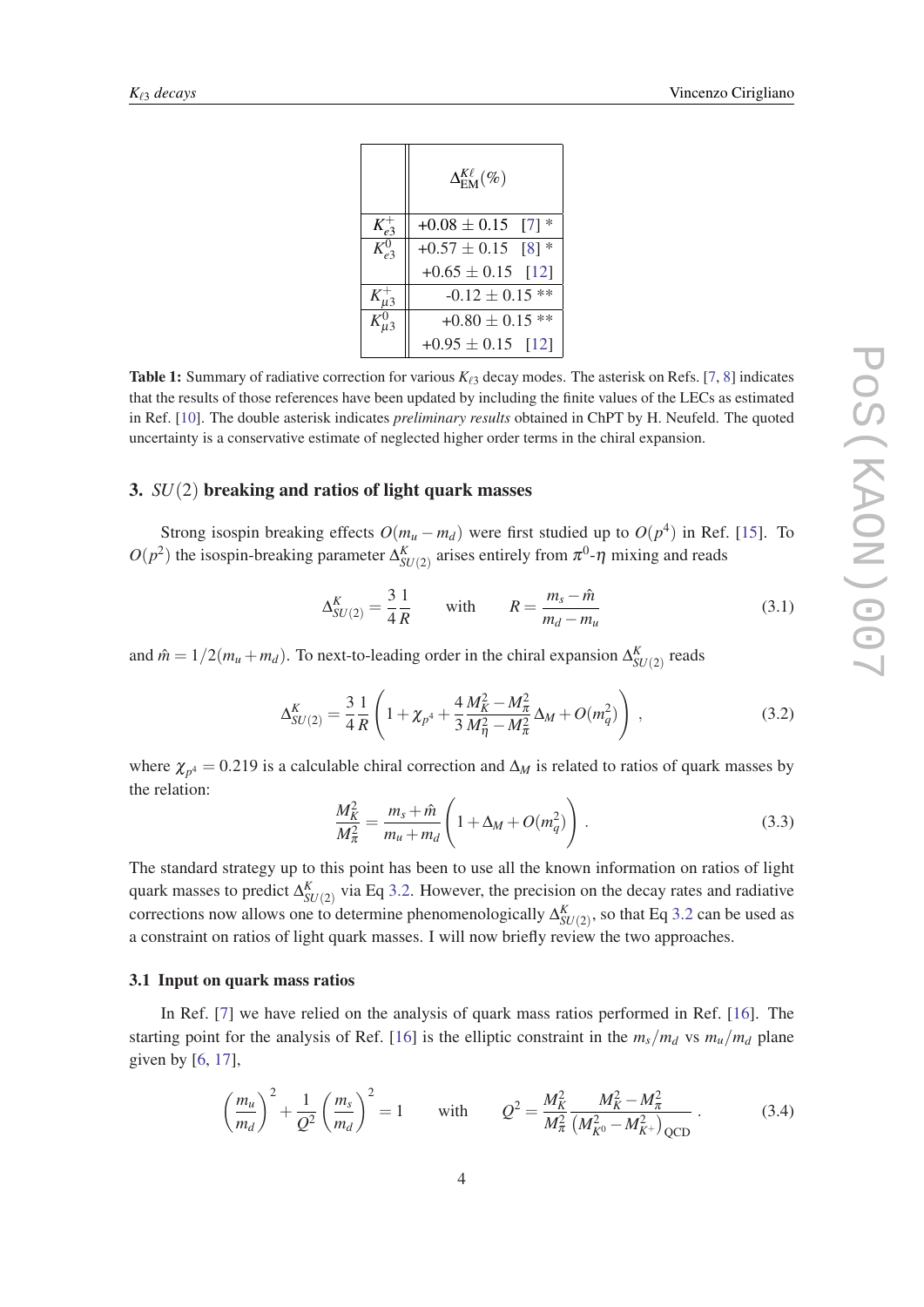<span id="page-4-0"></span>

Figure 1: Constraints on light quark mass ratios as discussed in Ref. [[16\]](#page-8-0).

The parameter  $Q$  can be extracted from the  $\eta \to \pi^+ \pi^- \pi^0$  decay rate or from the QCD component of the kaon mass splitting (which can be disentangled if one knows the EM contribution to this mass splitting). Based on the information available on  $\eta \to \pi^+ \pi^- \pi^0$ , Leutwyler concluded that  $Q = 22.7 \pm 0.8$  constitutes a safe range, consistent with existing theoretical calculations of the EM kaon mass splitting [[18\]](#page-8-0). This fixes an ellipse in the  $m_s/m_d$  vs  $m_u/m_d$  plane (see Fig, 1). In order to pin down a location on the ellipse, one needs additional input. Leutwyler argued that  $\Delta_M > 0$ on the basis of large- $N_C$  considerations and that  $R < 44$  based on the analysis of the charmonium transitions  $\Gamma(\psi'\to\psi\pi^0)/\Gamma(\psi'\to\psi\eta)$ . Putting the three constraints together, one finds (see Fig. 1)  $0 < \Delta_M < 0.13$  and  $38 < R < 44$ , leading to [\[7\]](#page-8-0):

$$
\Delta_{SU(2)}^K = (2.36 \pm 0.22)\% \tag{3.5}
$$

# 3.2 Phenomenological determination of  $\Delta_{SU(2)}^K$

In principle the quantity  $\Delta_{SU(2)}^K$  can be determined phenomenologically by comparing charged and neutral  $K_{\ell 3}$  decay rates for a given leptonic final state. Focusing on  $K_{e3}$  modes, we find

$$
\Delta_{SU(2)}^K = \frac{\Gamma_{K_{e3}^+}}{\Gamma_{K_{e3}^0}} \cdot \frac{I^{K^0 e}}{I^{K^+ e}} \left(\frac{M_{K^0}}{M_{K^+}}\right)^5 - \frac{1}{2} - \left[\Delta_{\text{EM}}^{K^+ e} - \Delta_{\text{EM}}^{K^0 e}\right]
$$
(3.6)

where  $\Delta_{EM}^{K^+e} - \Delta_{EM}^{K^0e} = -(0.49 \pm 0.10)\%$ , with uncertainty determined by one EM LEC (*X*<sub>1</sub>) and an estimate of higher order corrections. Using the experimental input on  $K_{\ell 3}$  rates based on results published up to March 2007, one finds [[19\]](#page-8-0):

$$
\Delta_{SU(2)}^K \bigg|_{\text{pheno}} = (3.24 \pm 0.43)\,\%
$$
\n(3.7)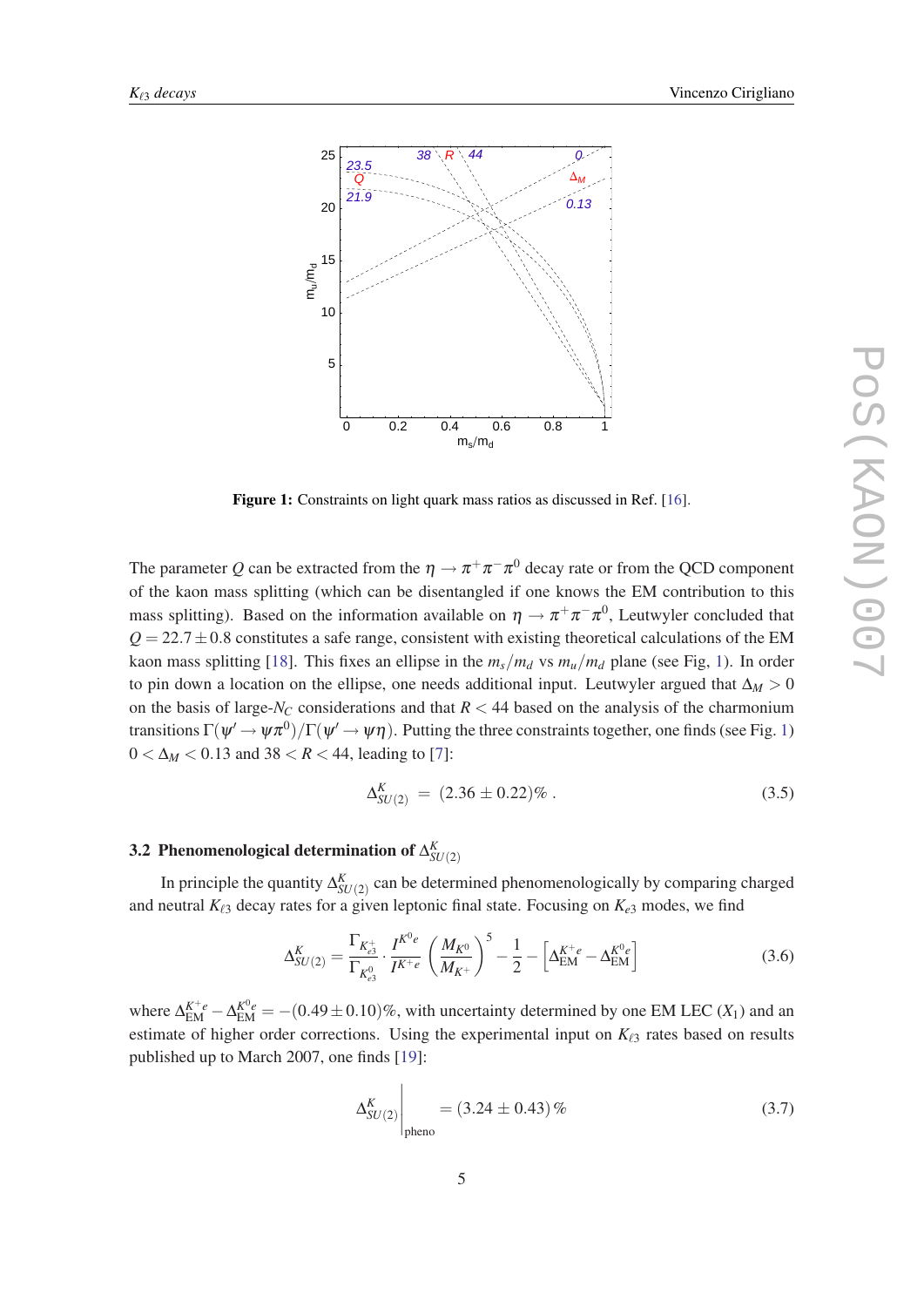which disagrees with the "canonical" theoretical prediction at the two- $\sigma$  level. This slight tension has been noticed for many years at the level of central values. The improved experimental precision makes it now a two- $\sigma$  effect, which is worth investigating from a theoretical point of view.

In particular, it is legitimate to ask the question: what would be the implications of  $\Delta_{SU(2)}^K \simeq$ 3.2% (vs  $\Delta_{SU(2)}^K \simeq 2.4\%$ ) on the ratios of light quark masses? Naively, one would imagine that a larger  $\Delta_{SU(2)}^{K}$  can be attained by moving on the ellipsis of fixed  $Q = 22.7 \pm 0.8$  to the left of the "canonical" point in such a way to decrease the ratio R (see Eq [3.2](#page-3-0) and Fig. [1\)](#page-4-0). However, as one moves towards the left along the fixed-*Q* ellipse the ratio ∆*<sup>M</sup>* decreases and effectively neutralizes the effect of increasing *R*, so that  $\Delta_{SU(2)}^K$  is nearly a constant along the ellipses of fixed *Q*. This implies that it is impossible to obtain the high value  $\Delta_{SU(2)}^K \simeq 3.2\%$  if  $Q = 22.7 \pm 0.8$ . This is illustrated in Fig. [2](#page-6-0), where I display the behavior of  $\Delta_{SU(2)}^{K}$  vs  $m_u/m_d$  along curves of fixed *Q*, for  $Q = 22.7, 22.0, 19.5$ . This plot also nicely illustrates the fact that higher values of  $\Delta_{SU(2)}^K$  suggest smaller values of *Q* and, in particular, that  $\Delta_{SU(2)}^K$   $\simeq$  3.2% suggests *Q*  $\simeq$  19.5. This statement remains true even allowing for chiral corrections of reasonable size in Eq. [3.2,](#page-3-0) namely  $O(m_q^2) \sim 0.3 \times O(m_q)$ . Hints of  $Q < 20$  also emerge from the analysis of meson masses to  $O(p^6)$ including isospin-breaking [\[20](#page-8-0)].

Another way to state the above results is the following: Eq. [3.2](#page-3-0) provides an elliptic constraint in the  $m_s/m_d$  vs  $m_u/m_d$  plane, parameterized by  $\Delta_{SU(2)}^K$ . This constraint, however, turns out to be almost degenerate with the "*Q* constraint". So the  $\Delta_{SU(2)}^{K}$ -ellipse is practically useless to pin down the values of the quark mass ratios *mu*/*m<sup>d</sup>* and *mu*/*m<sup>s</sup>* . However, it provides a powerful independent cross check on the size of *Q*.

In summary, the current tension between Eq. [3.5](#page-4-0) and Eq. [3.7](#page-4-0) points to one of the three following scenarios:

- inconsistency in the  $K_{\ell 3}$  data (if  $Q \sim 22$  is robust and chiral corrections are of normal size);
- anomalously large chiral corrections (if  $Q \sim 22$  is robust and  $K_{\ell 3}$  data are consistent);
- $Q < 20$  (if chiral corrections are of normal size and  $K_{\ell 3}$  data are consistent).

Since work is in progress on calculating the chiral corrections to Eq. [3.2](#page-3-0) [[21\]](#page-8-0) and on finalizing the experimental analyses, we will be able to discriminate these possibilities in the near future.

#### 4. *SU*(3) breaking and determination of *Vus*

The combination  $V_{us} \times f_{+}(0)$  can be extracted from both charged and neutral K decays and its value is dominated by  $K^0$  modes [[19\]](#page-8-0):

$$
V_{us} \times f_+(0) = 0.2167 \pm 0.0005 \tag{4.1}
$$

So the form factor  $f_{+}(0)$  is the missing theoretical ingredient for the extraction of  $V_{us}$ . Within ChPT we can break up the form factor according to its expansion in quark masses:

$$
f_{+}(0) = 1 + f_{p^{4}} + f_{p^{6}} + \dots \tag{4.2}
$$

Deviations from unity (the octet symmetry limit) are of second order in SU(3) breaking [[22\]](#page-8-0). The first correction arises to  $O(p^4)$  in ChPT: a finite one-loop contribution [\[15,](#page-8-0) [23\]](#page-8-0) determines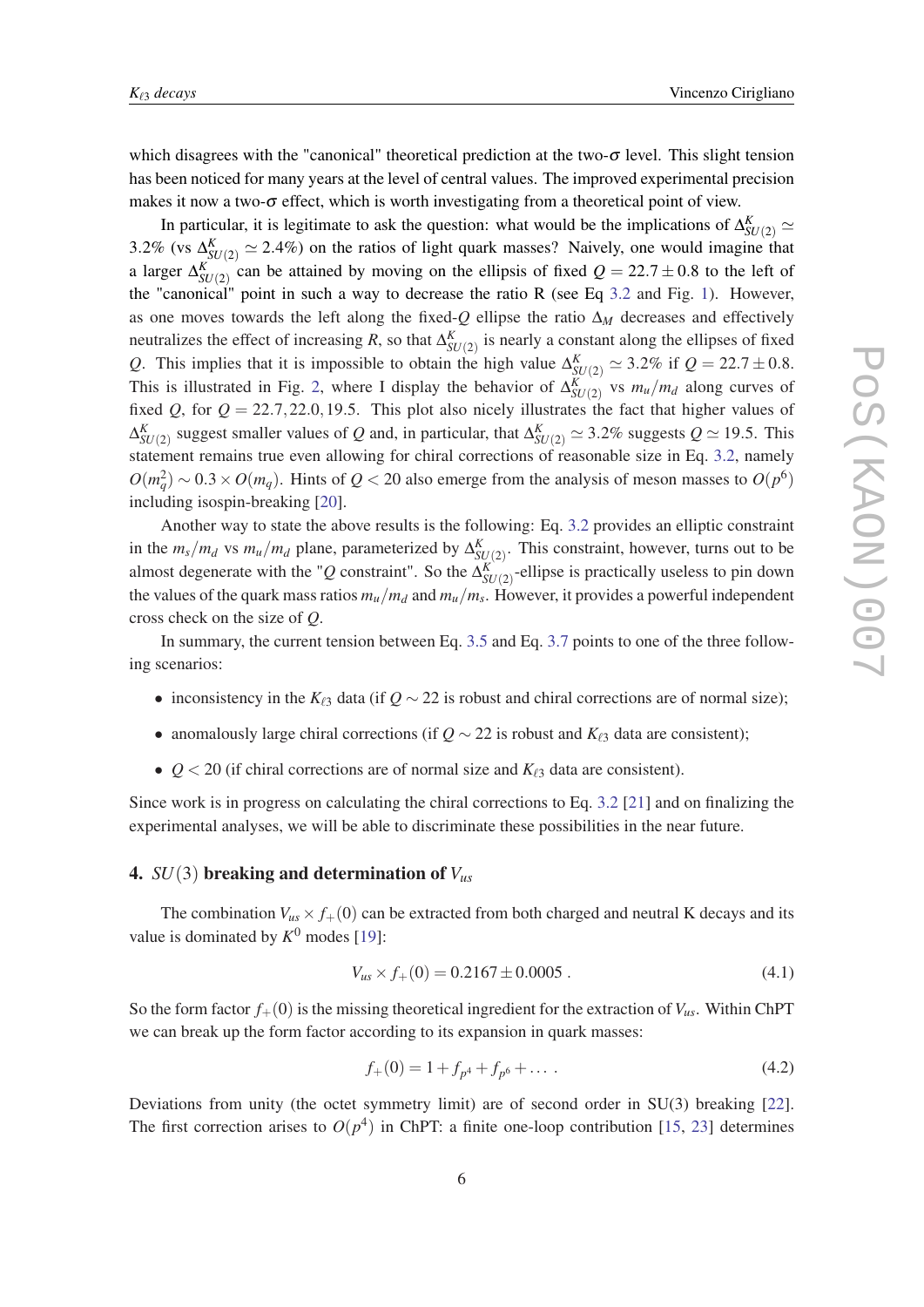<span id="page-6-0"></span>

Figure 2: Behavior of  $\Delta_{SU(2)}^K$  vs  $m_u/m_d$  along ellipses of fixed *Q*, for  $Q = 22.7, 22.0, 19.5$ .

 $f_{p^4} = -0.0227$  in terms of  $F_{\pi}$ ,  $M_K$  and  $M_{\pi}$ , with essentially no uncertainty. The  $p^6$  term was first estimated by Leutwyler Roos [[23\]](#page-8-0) in the quark model framework, leading to

$$
f_{+}(0)_{LR} = 0.961 \pm 0.008 . \qquad (4.3)
$$

In the context of ChPT, the  $p^6$  term receives contributions from pure two-loop diagrams, oneloop diagrams with insertion of one vertex from the  $p^4$  effective Lagrangian, and pure tree-level diagrams with two insertions from the  $p^4$  Lagrangian or one from the  $p^6$  Lagrangian [\[24,](#page-8-0) [25](#page-8-0)]:

$$
f_{p^6} = f_{p^6}^{2-\text{loops}}(\mu) + f_{p^6}^{L_i \times \text{loop}}(\mu) + f_{p^6}^{\text{tree}}(\mu) \tag{4.4}
$$

Individual components depend on the chiral renormalization scale  $\mu$ , their sum being scale independent. Using  $\mu = M_\rho = 0.77$  GeV and the  $L_i$  from fit 10 in Ref. [[20\]](#page-8-0), one has [[25\]](#page-8-0)  $f_{p_0}^{2-\text{loops}}$  $\frac{1}{p^6}$ <sup>-100ps</sup> $(M_{\rho}) +$  $f_{n6}^{L_i \times \text{loop}}$  $\frac{L_i \times \text{loop}}{p^6} (M_p) = +0.0093 \pm 0.0005$ . The *p*<sup>6</sup> constants appearing in  $f_{p^6}^{\text{tree}}$ <sup>tree</sup> could be determined phenomenologically [\[25](#page-8-0)], provided experimental errors on slope and curvature of the scalar form factor reach the level  $\Delta \lambda_0 \sim 0.001$  and  $\Delta \lambda_0'' \sim 0.0001$ , which is unfortunately not achievable [\[26](#page-8-0)]. Therefore, further theoretical input on  $f_+(0)$  is needed. A first possibility is to identify the Leutwyler-Roos estimate with the local ChPT amplitude [[25\]](#page-8-0). Doing so one estimates:

$$
f_{+}(0)_{\text{ChPT+LR}} = 0.970 \pm 0.010 \,. \tag{4.5}
$$

In Ref. [[27](#page-8-0)] a (truncated) large- $N_C$  estimate of  $f_{n6}^{\text{tree}}$ <sup>tree</sup> was performed. It was based on matching a meromorphic approximation to the  $\langle SPP \rangle$  Green function (with poles corresponding to the lowestlying scalar and pseudoscalar resonances) onto QCD by imposing the correct large-momentum falloff, both off-shell and on one- and two-pion mass shells. The uncertainty was estimated by varying the matching scale in the range  $\mu \in [M_n, 1 \text{GeV}]$ , leading to:

$$
f_{+}(0)_{\text{ChPT}+1/N_{\text{C}}} = 0.984 \pm 0.012 \,. \tag{4.6}
$$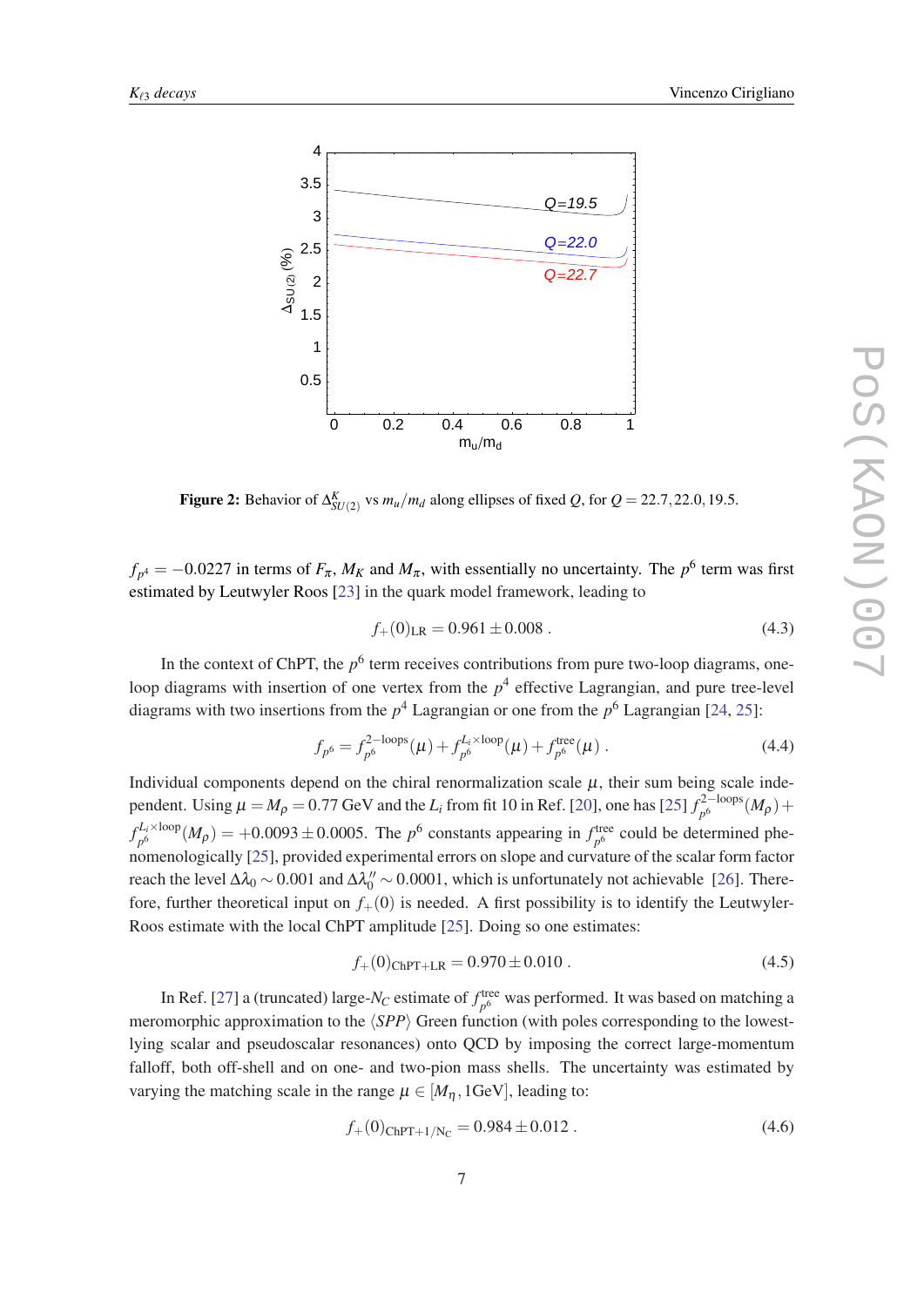<span id="page-7-0"></span>

**Figure 3:** Comparison of results on  $f_+(0)$  from lattice QCD (with different numbers of dynamical flavors *Nf*) and the analytic methods discussed in the text.

Finally, starting from Ref. [[28\]](#page-8-0) it has been realized that lattice QCD is a powerful tool to estimate  $f_{+}(0)$  at a level of accuracy interesting for phenomenological purposes [[29](#page-8-0), [30,](#page-8-0) [31](#page-8-0), [32](#page-8-0)]. Currently the dominant systematic uncertainty arises from the extrapolation of lattice results, obtained with unphysical quark masses, to physical light quark masses. Both quenched and unquenched results are now available and I refer to the talks by A. Juttner, T. Kaneko, and C. Sachrajda for updates on the recent activity. In Fig. 3 I report a summary of results available prior to this conference, comparing lattice and analytic results on  $f<sub>+</sub>(0)$ . The lattice results tend to agree quite well with the Leutwyler-Roos estimate, while the analytic approaches tend to be higher as a consequence of including the large (∼ 0.01) and positive two-loop effects [\[25](#page-8-0)]. In absence of a new "standard value", for current phenomenological analyses the Leutwyler-Roos result is still used as a reference value. Using experimental averages from Ref. [\[19](#page-8-0)] one obtains:

$$
V_{us}\Big|_{K_{\ell 3}} = 0.2255(4)_{\exp}(20)_{\text{th}} \cdot \frac{0.961}{f_+(0)}\,. \tag{4.7}
$$

The implications of this result on CKM unitarity tests are discussed in the talks by W. Marciano and M. Palutan at this conference.

#### References

- [1] E. Blucher *et al.*, arXiv:hep-ph/0512039.
- [2] W. Marciano, talk given at Kaon 07.
- [3] A. Sirlin, Rev. Mod. Phys. 50, 573 (1978) [Erratum-ibid. 50, 905 (1978)]; A. Sirlin, Nucl. Phys. B 196, 83 (1982); W. J. Marciano and A. Sirlin, Phys. Rev. Lett. 71, 3629 (1993).
- [4] V. Bernard, M. Oertel, E. Passemar and J. Stern, Phys. Lett. B 638, 480 (2006) [arXiv:hep-ph/0603202].